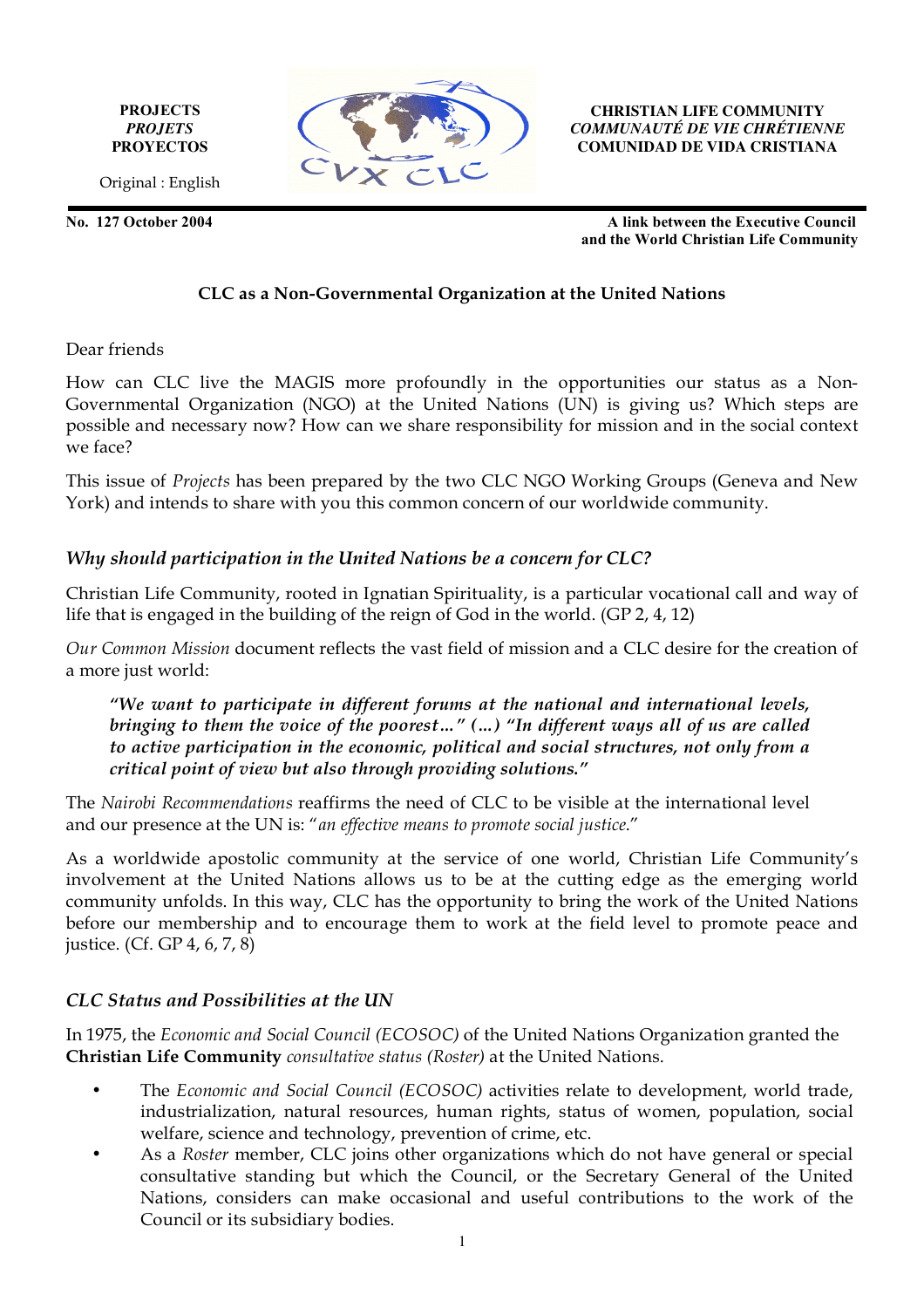CLC has the right to send delegates to meetings, to intervene in debates, to propose solutions and to collaborate with Council and United Nations Secretariat personnel in areas in which we have expertise.

**Christian Life Community** was granted official *Non-Governmental Organization (NGO)* status with the *United Nations Children's Fund (UNICEF)***.**

CLC collaborates with others as a member of the *Conference of International Catholic Organizations (ICO)* and as a member of the *Conference of Non-Governmental Organizations* in consultative status with the United Nations Economic and Social Council *(CONGO)*.

- The *Conference of ICO* provides a focal point of information, reflection and co-ordination for its members. The aim is to make present the Christian community in international life.
- In order to improve the consultative process and the coordination of activities in relationship to United Nations activities, *CONGO* was established providing a forum for NGOs with common interests to come together to study, plan, support, and act in relation to the principles and programs of the UN.

## *CLC History - Important Steps*

The CLC General Assemblies of Augsburg '73, Manila '76, Rome '79 and Providence '82, accepted and developed the strategy of liberation of the whole person and of all persons with a clear option for the poor. As one concrete response, the challenge was for CLC to be visible where necessary in the public forum, especially as a non-governmental organization represented at the United Nations.

In the early 70's, Betty Leone, a CLC USA member initiated the drive to promote CLC becoming an NGO with involvement at the UN. Thomas Ignatius Monahan took up the challenge and in 1978 began to serve the world community as the first "official" representative at the United Nations in New York. At this time, the particular focus was on the prevention of the spread of nuclear arms. When Tom died in 1985, Fr. Daniel Fitzpatrick S.J., aided by various CLC members, took on the responsibility of being the CLC Representative. Concerns addressed over these years included the status of women, children - especially the girl child - and human rights violations. Fr. Dan was an active member on the NGO Committee of Freedom of Religion and Belief and served on its Executive Council for two terms. This capable and effective presence at the UN in New York ended with Fr. Dan's retirement at the end of 2002.

In 1991, Fr. Henry Volken S.J. began his journey as the CLC Representative at the United Nations in Geneva and in 1993 a small CLC support group was established. A comprehensive human rights approach with a preferential option for the poor, involvement with the campaign for the abolition of landmines, the protection of children (child soldiers) and intervention on behalf of refugees are some of the issues dealt with in these years. Fr. Volken also chaired a special NGO Committee on Development. With Fr. Volken's death in early 2000, the World CLC Executive Council proposed that a way of wider utilisation of CLC's status as an NGO at the United Nations be developed.

In close collaboration with the World CLC ExCo, an NGO Working Group in Geneva, Switzerland was established in 2001. The members included Roswitha Cooper (Italy), Françoise Dubosson (Switzerland), Daniela Frank (Germany), Leah Michaud (Canada), Brigitte Minier (France), Anni Rickenbacher (Switzerland), and Fernando Salas S.J. (Chile).

The intention of a CLC NGO Working Group is to create a bridge between the United Nations and the World Christian Life Community. The main purpose of the group is twofold:

- a) to support our UN Representatives and to give them CLC grass-root contact.
- b) to offer the world Christian Life Community a formation
	- towards the personal integration of the dimensions of faith and justice as called for in GP 4 and 8 and the Spiritual Exercises,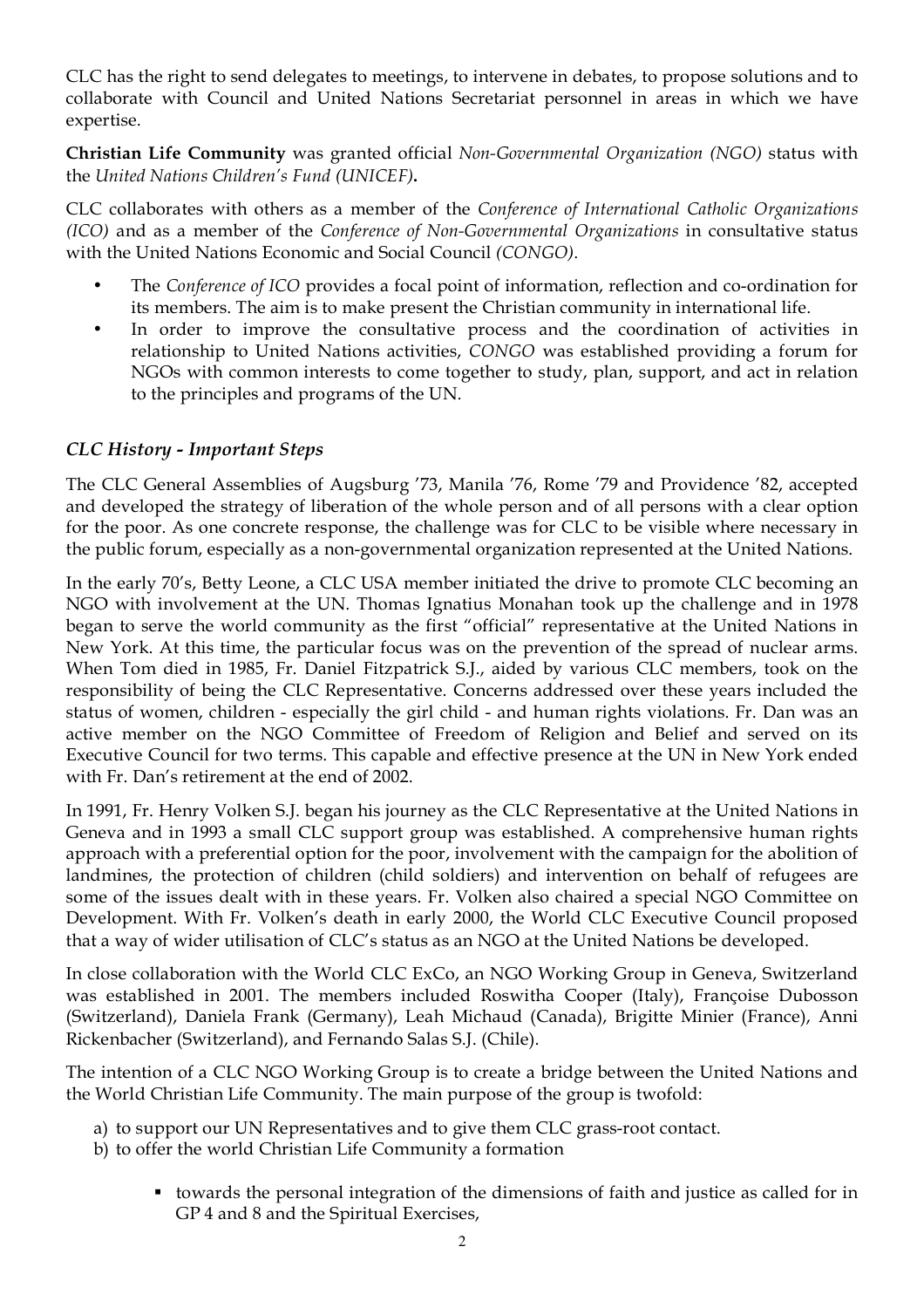towards an empowerment of CLC: to heighten awareness of the possibilities for CLC to live out this integration and to take a public stand.

 After a lengthy time of dialogue and consultation, the focus of the CLC NGO Working Group at the United Nations in Geneva, was discerned to be in the area of refugees / migrants. Identified as a critical issue in today's world, the opportunity for enriching the consciousness of the world community would also serve to enrich our United Nations Representative's access to information from the world community while offering the possibility of collaboration with the Jesuit Refugee Service (JRS). As well, the European CLC Assembly identified "forced migration" as one of the most critical issues facing Europe at this time.

Within the area of Refugee/Migrants, the decision by the NGO Working Group to focus more specifically on "racism" resulted from a collective brainstorming and assessment of the most critical and concrete option for this time that would be relatable for the whole world community. Racism has many faces and expressions depending on political, social, cultural, religious biases and so touches everyone in the world. The decree to work against racism was expressed in a hopeful and positive statement: **multi-cultural respect, dialogue and advocacy**.

## *CURRENTLY in Geneva:*

The present members of the WG include: Christoph Albrecht SJ (Switzerland), Roswitha Cooper (Italy), Françoise Dubosson (Switzerland), Daniela Frank (Germany), Goran Kuhner (Croatia) Guy Maginzi (World Secretariat) and Anni Rickenbacher (Switzerland).

Members of the Geneva WG envisage CLC presence at the next CONGO Meeting and at the Human Right Conference in Geneva in the Spring of 2005. Mindful of the years of CLC's fruitful collaboration with the Jesuit Refugee Service, Christine Bloch from JRS continues to represent CLC at the UN in Geneva until such time that CLC will be able to appoint a representative. Christine, married and mother of two, frequently visits JRS camps all over the world and is a fervent lobbyist at the UN for improving conditions for migrants.

A revised version of *Supplement* #*24* that deals with our CLC NGO history will be a joint undertaking by both Working Groups in the near future.

#### *CURRENTLY in New York:*

In April 2003, the beginnings of a Working Group took shape in New York. Because of the groundwork done by the Geneva WG, the New York WG took shape very quickly. By May 2004, the following CLC members committed to this work include: Sylvia Schmitt, Ann Marie Brennan, Joan Woods, Marie Schimelfening, Jose Lim, Patricia Mwangi, Marcelito Custodio, and Leah Michaud as the ExCo link. Of these Joan, Jose, Marie, Sylvia and Marcelito are designated as CLC Representatives regularly attending NGO meetings at the UN in New York.

Each of the Representatives has made efforts to participate in various committees such as the Commission on the Status of Women, the general planning for the DPI/ NGO (Department of Public Information) Conference in September 2004, the Committee for the selection of the mid-day workshops for the Conference in September, and the Formative Team for the Committee of Spirituality, Values, and Global Concerns.

As with the Geneva WG, the NY WG meets twice yearly and at the last meeting determined that "water" was the most critical issue to focus on at this time. The challenge now is to set up a communication network of national links so as to facilitate the gathering and dissemination of material.

#### *Other International Forums*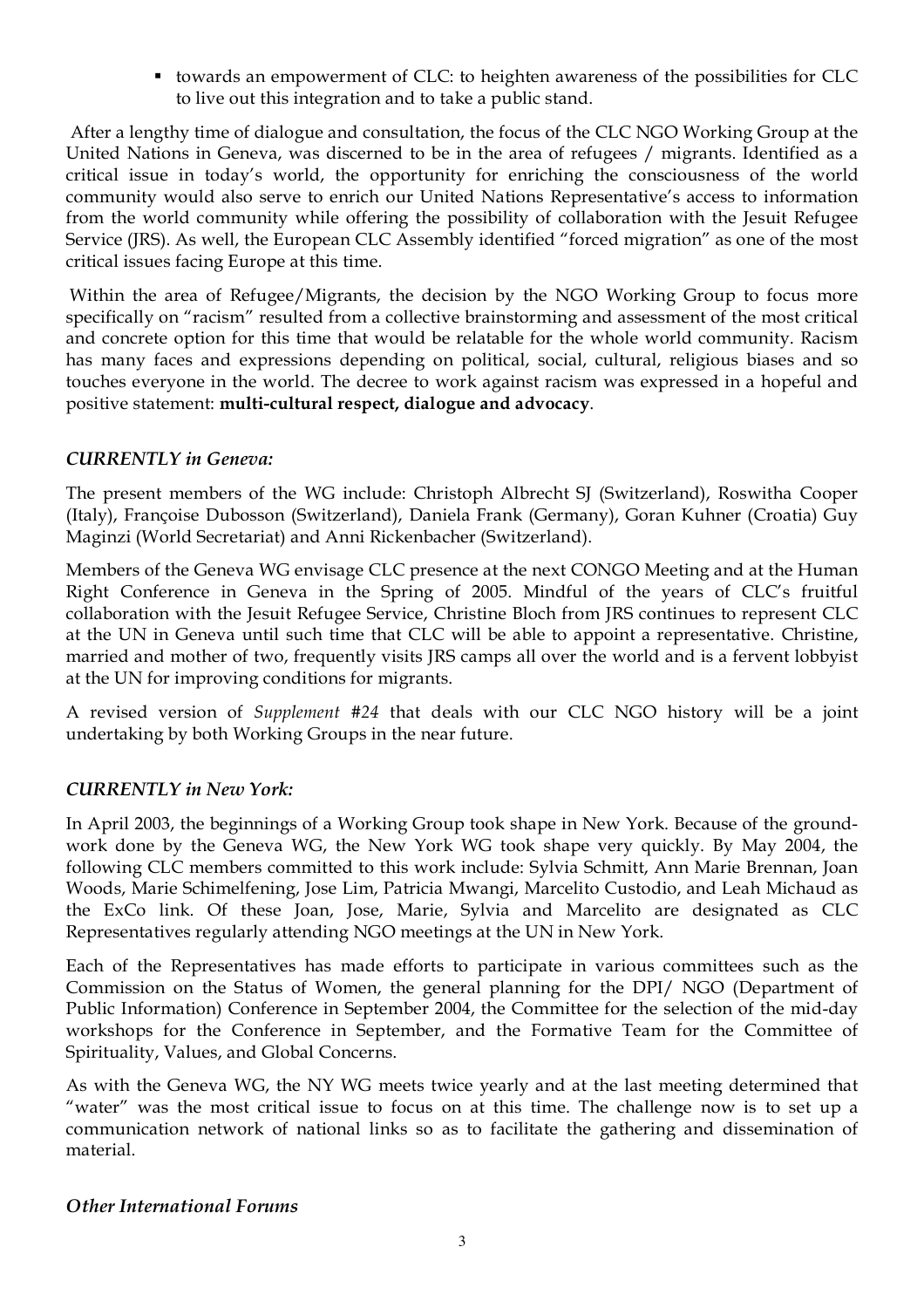In 2003, 3 CLC members from South Africa joined the Society of Jesus at the Sustainable Development Forum in Johannesburg raising their voice in favour of the poor and marginalised. (See Bibliography of *Progressio* articles, available at the WCLC Secretariat.) In January 2004, 3 CLC members sent by the world ExCo to participate in the World Social Forum in Mumbai, India joined 10 members of CLC India in partnership once again with the Society of Jesus.

Built around the slogan "*Another World Is Possible*", the World Social Forum (WSF) is an international forum formed by people in civil society who share a common desire for 'another world' and who oppose "…neo-liberalism and domination of the world by capital and any form of imperialism, and are committed to building a planetary society centred on the human person…" (*WSF Charter of Principles*). The basic idea is to create a space for discussing alternatives, for exchanging experiences and strengthening alliances between social movements, unions of workers, NGOs etc. As one outcome, the delegates from CLC India presented the following recommendations to their members:

- 1. Going beyond the boundaries of the present Church groups to join hands with peoples of all faith in building basic human communities in our dioceses.
- 2. Joining hands with "alternate" groups (NGOs) to promote alternative medicines, products, etc.
- 3. Creating awareness among the marginalized groups of why they are poor through social analysis.
- 4. Giving information about our marginalized groups which need a backing, to the World CLC NGO and getting information from World CLC NGO documentation center to support the struggles of the marginalized.
- 5. Using Ignatian Spirituality as a powerful tool for social change.
- 6. Join the march to protest against war on 20th March.

# *Members of One Apostolic Body*

CLCers all over the world are participating in Christ's Mission of establishing the reign of God. In national and local groups' processes of discerning, sending, supporting, and evaluating, personal and communal mission are carried out. The next steps are to co-ordinate our grass-roots experiences and to communicate them to our UN Representatives as well as to pass on information from our UN Representatives to the world body.

# *A Proposal*

To allow a better information flow to and from our representatives, communicating what is happening at the grass-root reality as well as at the international level, we propose that:

- each national community names a contact person to collect information and stories from its national community related to the actual focuses of our UN NGO Working Groups.
- these contact persons form a network feeding information to our Working Groups whose responsibility would be to communicate with the UN Representatives as well as submitting relevant material for posting on the CLC website.
- the Working Groups communicate relevant information to the national contact persons.
- the national contact persons would be the ones responsible for channelling information received from the Working Groups e.g. on concrete actions to be taken, campaigns to be supported etc. to the national community.

In this way, we slowly establish a network of people focusing on the social-apostolic issues on a world level and thus facilitating respective processes on national and regional levels, in order to help us to act more visibly as an apostolic community. In time, it would be beneficial to have a coordinator of this networking at the world level, allowing us to coordinate CLC with other international NGOs and collaborating with them on urgent issues.